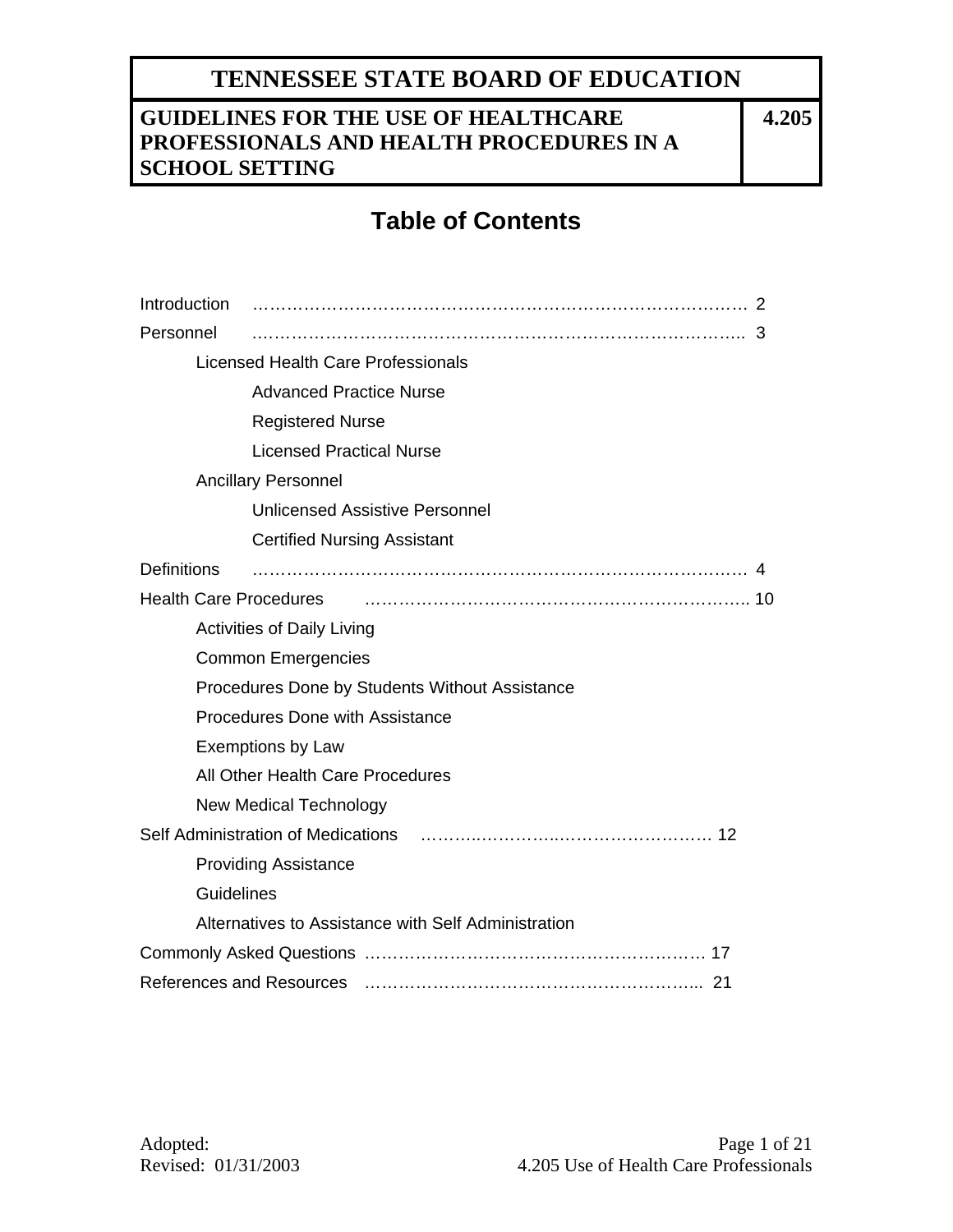### **GUIDELINES FOR THE USE OF HEALTHCARE PROFESSIONALS AND HEALTH PROCEDURES IN A SCHOOL SETTING**

**4.205**

# **INTRODUCTION**

The purpose of administering medications and health care procedures in school is to help each child maintain an optimal state of health to enhance his or her education. Medications should be limited to those required during school hours and necessary to provide the student access to the educational program. The intent of the guidelines is to reduce the number of medications given in school yet assure the safe administration of medications for those students who require them. Nothing in the guidelines requires schools to assist students with self administration of medications or procedures. However, any school which provides such assistance is required to follow these guidelines.

The guidelines also provide information for administering the increasing number of medical and nursing procedures that are performed in the school setting. The guidelines specifically address the role of unlicensed personnel in the school setting in regard to the assistance of students in the self administration of medications and student assistance with other medical/nursing procedures.

These guidelines were initially approved by the Tennessee Board of Nursing and the State Board of Education for implementation during the 1996-97 school year. The guidelines provide information for compliance with Tennessee Code Annotated Section 49-5-415 that requires certain health care procedures, including the administration of medications during the school day or at related events, to be performed by appropriately licensed health care professionals. In June 2002, Tennessee Code Annotated Section 49-5-415 (b) was amended to allow "…school personnel who volunteer under no duress or pressure and who have been properly trained by a registered nurse" to administer Glucagon in the event of a diabetic emergency in the absence of the school nurse. The guidelines have been revised to address this change in law and to provide further clarification for medical and nursing procedures performed in the school setting.

The intent of the guidelines is to give direction to local school systems to adhere to state law. The guidelines have been written according to national recognized standards established by the National Association of School Nurses and the National Council of State Boards of Nursing, and in accordance with the Tennessee Nurse Practice Act.

School systems, both public and non-public, are required to provide data on an annual basis related to the self administration of medications and health care procedures including the administration of medications. This report also includes other school health information and is required at the end of each school year and must be submitted on a form designed by the Departments of Health and Education. The Department of Education will distribute this form each year to both public and non-public school systems.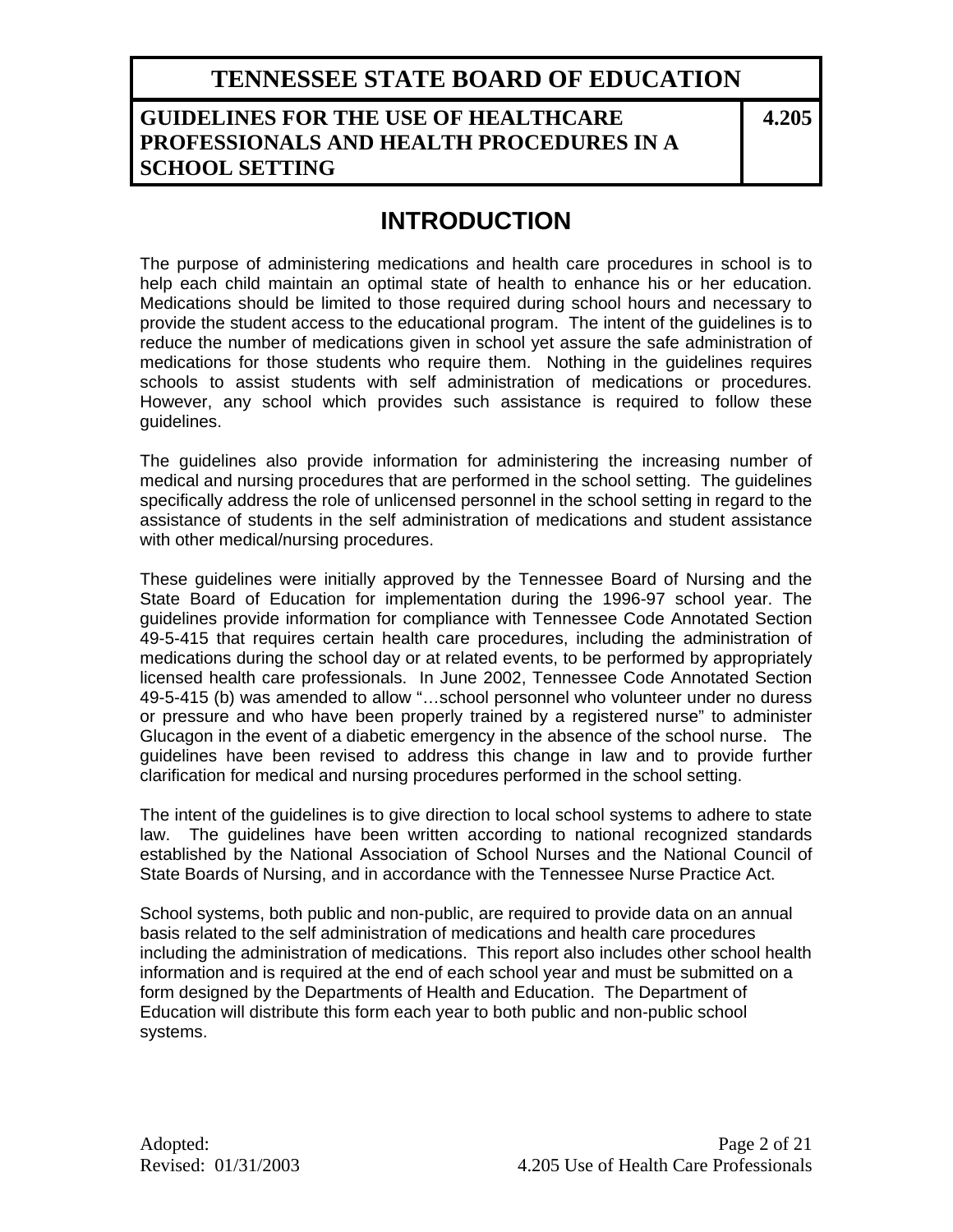### **GUIDELINES FOR THE USE OF HEALTHCARE PROFESSIONALS AND HEALTH PROCEDURES IN A SCHOOL SETTING**

**4.205**

# **PERSONNEL**

Health and Education organizations and professionals use different vocabularies. To assure an understanding of the roles of health care professionals, role definitions are outlined below followed by a listing of related definitions.

### **Licensed Health Care Professionals**

**Advanced Practice Nurse (APN)** A Nurse who has a Master of Science in Nursing [MSN] and is certified by a national certification board. As an Advance Practice Nurse, they can diagnose, prescribe treatments, diagnostics, and medications. There are specialty areas of certification that include Family Nurse Practitioner, Pediatric Nurse Practitioner, and School Nurse Practitioner.

**Registered Nurse (RN)** A nurse licensed to practice in Tennessee who has successfully passed the national licensure examination for Registered Nurses after completing a Board of Nursing approved program leading to an Associate, Baccalaureate, or Master's degree in nursing or a 3-year Diploma hospital based program. The RN is the primary professional who will coordinate health services in the school setting.

**Licensed Practical Nurse (LPN)** A nurse trained in the basic nursing techniques and direct patient care who assists and practices under the direction or supervision of the Registered Nurse under the Tennessee Nurse Practice Act. The educational background of an LPN is generally one year of training in a hospital based program or technology center program. An LPN works under the direction of an RN in providing health services in the school. The LPN must receive periodic, on-site supervision by an appropriately licensed health care provider (RN, MD, DO, Dentist).

### **Ancillary Personnel**

Ancillary personnel must complete appropriate training provided by appropriate health care professionals (RN, MD, DO, Dentist) and must have continued supervision by appropriately licensed health care professionals (RN, MD, DO, Dentist).

**Unlicensed Assistive Personnel (UAP)** Any individual not holding a license from the Health Related Boards. An unlicensed individual who is trained to function in an assistive role to the Registered Nurse in the provision of student related activities or responsibilities. This person is not licensed or governed by a Health Regulatory Board. According to TCA Section 49-5-415, unlicensed assistive personnel may only assist students in the self administration of medications or standby to assist a student to do their health care procedure based on the assessment and direction of the Registered Nurse.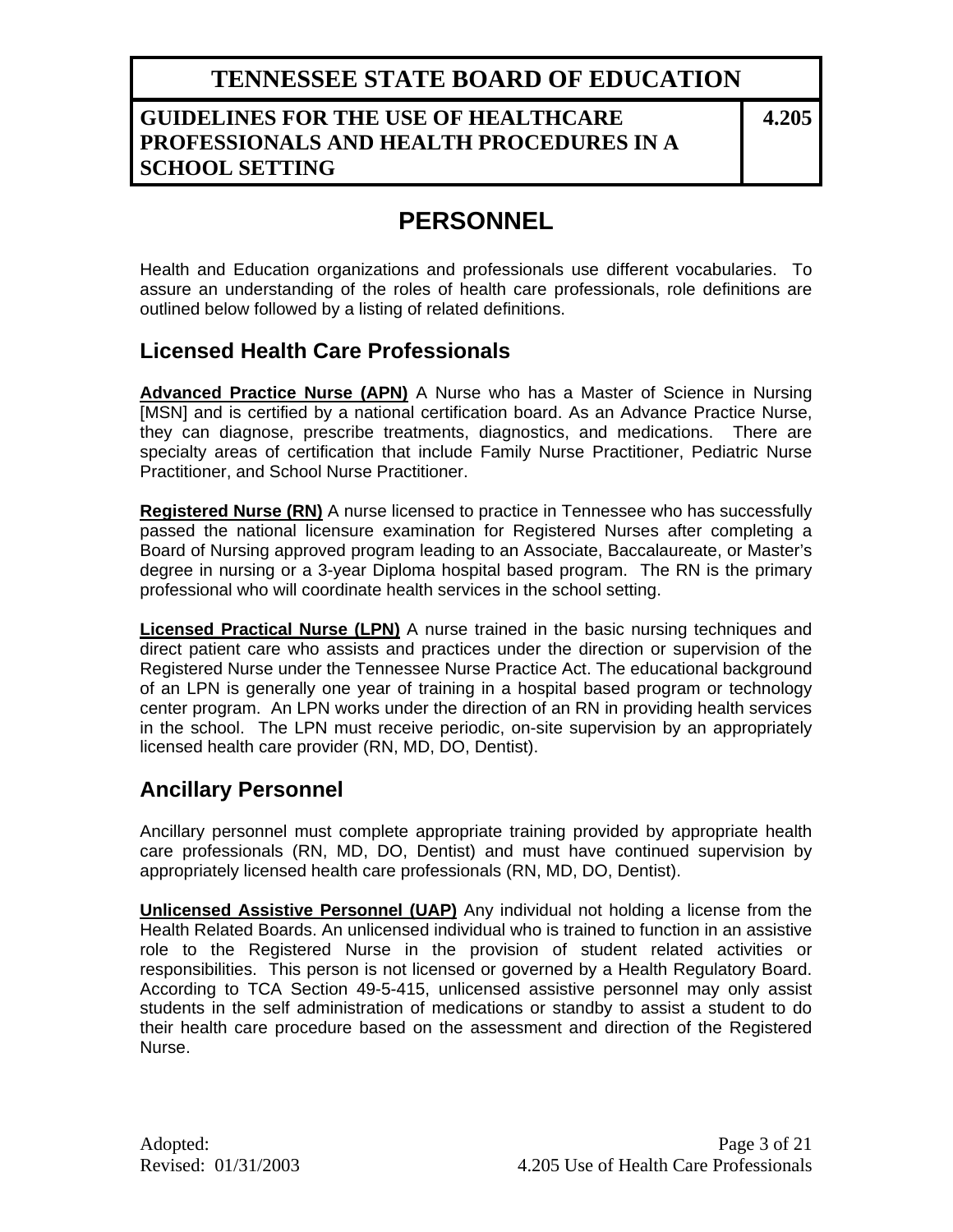### **GUIDELINES FOR THE USE OF HEALTHCARE PROFESSIONALS AND HEALTH PROCEDURES IN A SCHOOL SETTING**

**4.205**

**Certified Nursing Assistant (CNA)** CNAs are not licensed health care professionals. Although they may assist students in some areas, they do not satisfy legal requirements for licensed health care professionals.

# **DEFINITIONS**

Accountability: As used in this document, being responsible and answerable for actions or inactions of self or others.

Allergic Reaction: A life-threatening allergic reaction to a foreign substance is called anaphylaxis. School persons must respond immediately.

Assessment of Health: The systematic collection and analysis of information or data about an individual's health situation to determine the individual's general state of health, patterns of functioning, and the need for health services, counseling, and education; a licensed function of physicians and nurses. Health assessment of students by school nurses includes data collection, data analysis, and the identification of relevant nursing diagnosis in order to plan interventions and accommodations, make appropriate referrals and collaborate with others (e.g.: with families, educators, and health care providers) to promote students health and learning. (Schwab, 2001) p. 613.

Assisted Administration: Assisting a student in the self ingestion, application, injection, or inhalation of medication according to directions of the legal prescriber, or monitoring the self administration of medication.

Authorized Medication: Prescription or non-prescription drugs for which the parent or guardian has submitted a written request for administration.

Blood Glucose Monitoring: Blood glucose is essential for the body to function. Blood sugar testing may be ordered to check the blood sugar level. Low blood glucose can become life threatening and needs appropriate treatment.

Catheterization, Clean Intermittent: Some students have medical conditions that impair bladder control. A flexible, thin tube is inserted into the bladder in order to drain the urine. Catheterizations must be performed using appropriate clean technique, several times a day.

Competent: A student who possesses the cognitive ability for self administration of own medications regardless of physical capabilities.

DNR: Do Not Resuscitate. All DNR requests should be referred to school system administrators and attorneys.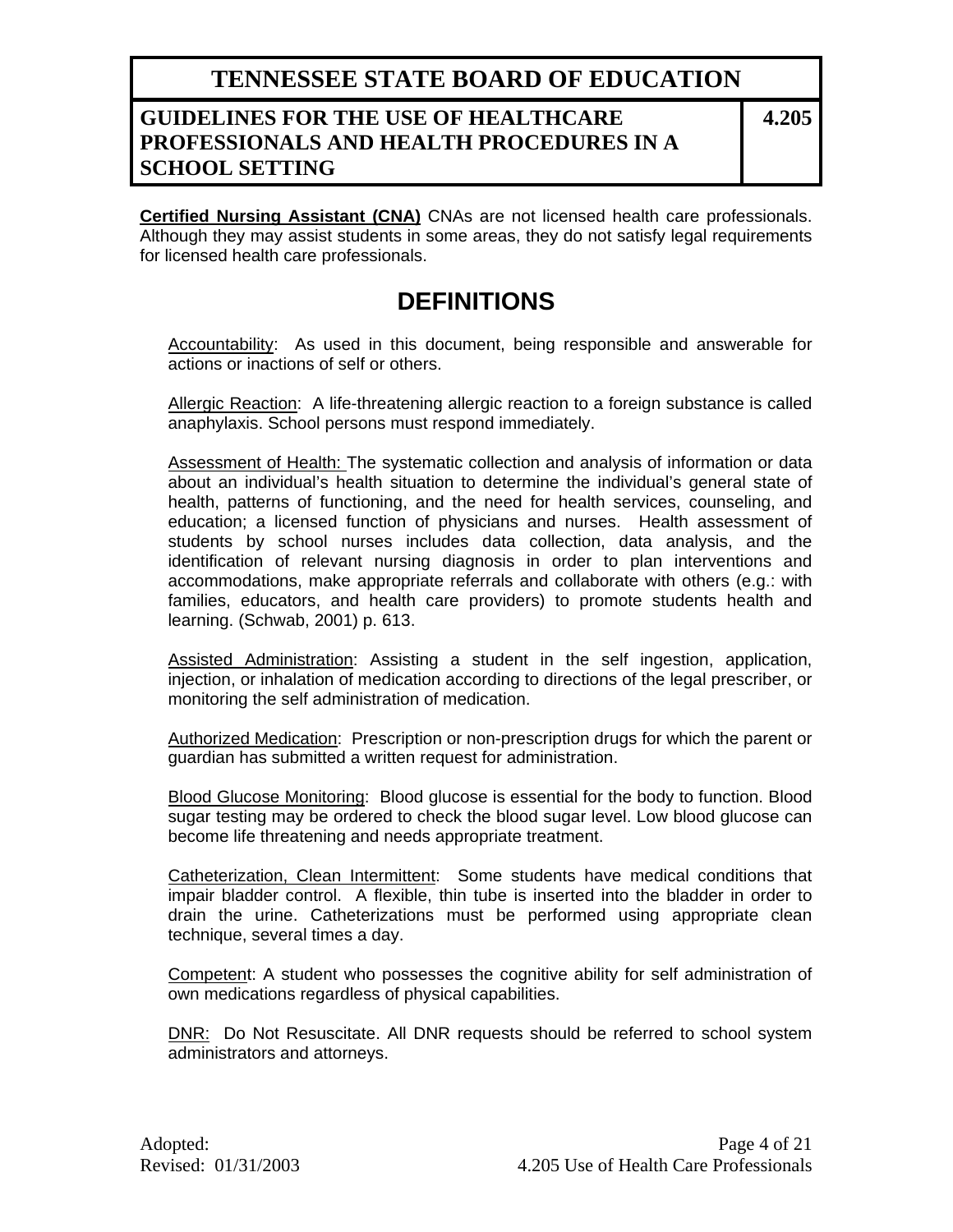### **GUIDELINES FOR THE USE OF HEALTHCARE PROFESSIONALS AND HEALTH PROCEDURES IN A SCHOOL SETTING**

**4.205**

Delegation: "(Nursing). The transfer to a competent individual of the authority to perform a selected nursing activity in a selected situation, with the nurse retaining accountability for the outcome. Nursing delegation is governed by the nurse practice act and rules and regulations of the state board of nursing." (Schwab, 2001).

Emergency: A serious situation that arises suddenly and threatens the life, limb, or welfare of one or more persons; a crisis. An emergency creates a type of implied consent when the individual is unable to consent to treatment that is immediately necessary. (Schwab, 2001)

Epi Pen: A syringe pre-filled with a medication called epinephrine that is ordered by a doctor to treat life threatening allergic reactions. It relaxes the airway muscles and raises blood pressure.

Gastrostomy: A gastrostomy is a surgical opening through the surface of the abdomen into the stomach. A flexible tube (G-tube) or "T" shaped device (G-button) is inserted into the surgical opening to provide nutrition, hydration, or medications. This method is used to bypass the usual route of feeding by mouth when there is obstruction in the esophagus, swallowing is impaired and the student is at risk for choking, or is unable to take in enough food by mouth to obtain adequate nutrition.

Glucagon: A polypeptide hormone identical to human glucagon that increases blood glucose by stimulating the liver to release glucose and release amino acid (alanine) from the muscles. Glucagon can be administered by injection in the case of a diabetic, hypoglycemic emergency.

Health Care Professional: An individual with specialized educational preparation, knowledge, and skill who is licensed under state statute to provide specific health care services to clients, such as a nurse, physician, occupational and physical therapist, speech language pathologist, clinical physiologist and social worker. (Schwab, 2001)

Health Care Procedure: Related to TCA Section 49-5-415, defined as any clinical activity or task performed by a licensed health care professional who is deemed competent and who practices within the boundaries of their regulatory board for the well being of a student as prescribed by a licensed health care provider (MD, NP, DO, Dentist, PA).

Herbal Supplement: In the United States, herbal products are marketed under the provisions of the Dietary Supplement and Herbal Education Act of 1994. This act prohibits their sale for diagnosis, treatment, cure, or prevention of any disease. Currently in the U.S. there are no official standards governing the production of herbal supplements.

IDEA: Individuals with Disabilities Education Act of 1997 (PL 105-17) 20 USC 1400 et.ceq.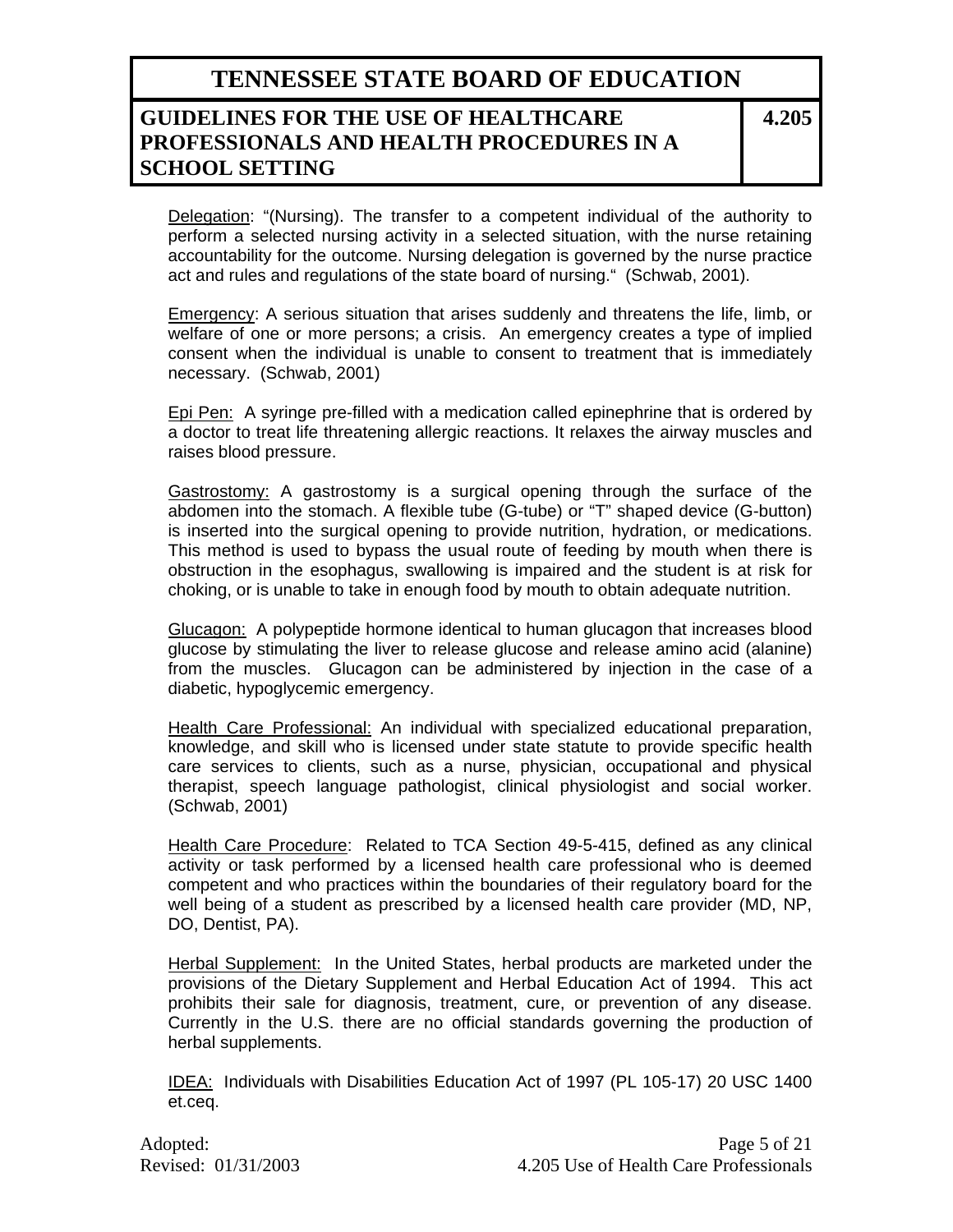### **GUIDELINES FOR THE USE OF HEALTHCARE PROFESSIONALS AND HEALTH PROCEDURES IN A SCHOOL SETTING**

**4.205**

IEP: Individualized Education Plan that is "...a written statement for a child with a disability that is developed and implemented in accordance with [34 C.F.R.] §§ 300.341-300.350." It is developed through a collaborative process with the child's parent(s)/guardian and an interdisciplinary team in the child's school.

Individual Health Plan (IHP): A health care plan developed by a Registered Nurse for children with acute or chronic health issues. Parents and other health care providers involved with the child participate in the development/approval of the plan.

Invasive: Penetration of a deep body tissue or organ.

Licensure: Permission by a competent government agency, in Tennessee that agency is Health Related Boards, or authority to an organization or individual to engage in a practice or activity, granted on the basis of education and examination.

Licensed Practical Nurse (LPN): An individual, licensed in the State of Tennessee, who has preparation in and has an understanding of nursing but does not have the same degree of education and preparation as required of a Registered Nurse. The LPN carries out medical orders prescribed by a physician, nurse practitioner, or dentist under the direction of a Registered Nurse or nurse practitioner, physician, or dentist

Nurse Practice Act: A statute enacted by the legislature of a state and the Administrative Rules and Regulations that delineates the legal scope of the practice of nursing within the geographical boundaries of the jurisdiction.

Nursing Assessment: The first step in the nursing process where important subjective and objective information is collected, organized, analyzed, and measured against usual outcomes.

Licensed Prescriber: As used in this document, refers to physicians, Medical Doctor (M.D.) and Doctor of Osteopathy (D.O.), dentists, podiatrists, and certified Nurse Practitioners legally authorized to prescribe medications.

Long-term medication: Medication utilized for treatment of chronic illness and includes both daily and PRN (as needed) medication.

Medication: "[Drug] Any substance that when taken into a living organism, may modify one or more of it's function; any medicine or preparation for internal or external use of humans, intended to be used for the cure, mitigation, or prevention of diseases or abnormalities of humans, which are recognized in any published United States Pharmacopoeia or National Formulary, other otherwise established as a drug; includes prescription and non prescription medication." (Schwab, 2001)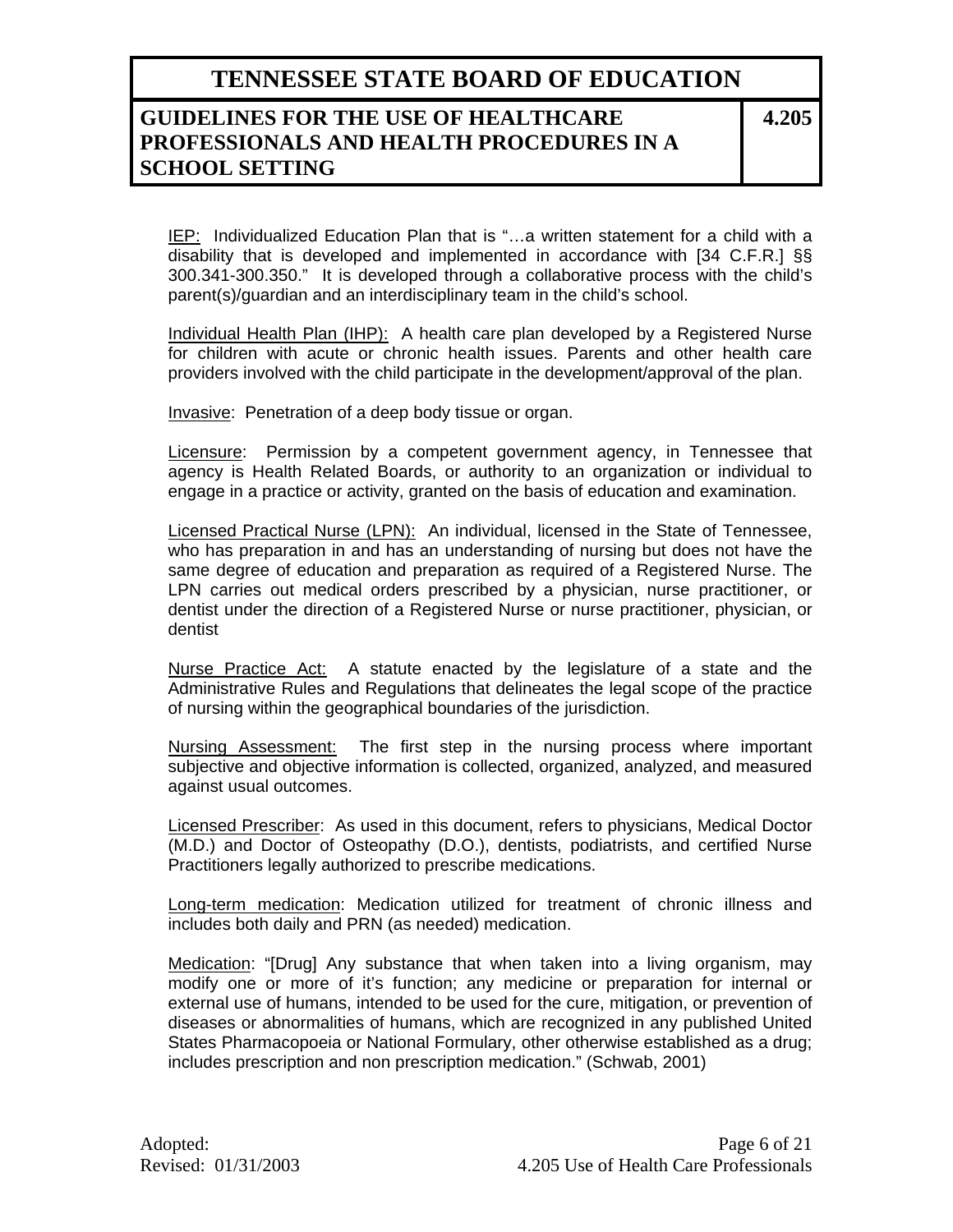### **GUIDELINES FOR THE USE OF HEALTHCARE PROFESSIONALS AND HEALTH PROCEDURES IN A SCHOOL SETTING**

**4.205**

Non-prescription drugs: Medications which may be obtained over the counter without a prescription from a licensed provider.

Occupational Therapist: A person certified by the State of Tennessee to practice occupational therapy. [TCA 63-13-102]

Parental Consent: Written consent from a parent/guardian that is required before a student can be administered medication or be a recipient of health care procedures in the school setting. Health care procedures also require an order from the student's health care provider.

Physician's Desk Reference (PDR): A drug reference book published by Medical Economics Company with information from participating drug manufacturers. The information is an exact copy of the product's government approved labeling based on the Code of Federal Regulations 201.100(d)(1).

Physician's Orders: Statements written by a student's physician/health care provider which direct the medical care at school. The orders are valid for one year unless changed or time-limited by a physician. Nurse Practitioners, Dentists, or Physician Assistants may also write orders for some children. The physician's order gives school systems permission to carry out a procedure in the school setting but does not meet the criteria for LPN supervision as defined in the Nurse Practice Act.

Physical Therapist: A person licensed in the State of Tennessee to practice physical therapy. [TCA 63-13-102]

Prescription drugs: Medications requiring a written order for dispensing, signed by a licensed prescriber.

Procedure: In health care, a specific treatment; in law, the administrative requirements in legal proceedings. (Schwab, 2001)

Protocol: A written outline of direction relative to standards of practice for a health condition or health care procedure

Qualified: Ability to competently demonstrate the use of equipment and performance of procedures necessary to provide health care services that are specialized. The level of competence for a Registered Nurse is established by professional standards of nursing practice and agency guidelines.

Registered Nurse (RN): A professional nurse, licensed by the State of Tennessee, who performs "…for compensation any act requiring substantial specialized judgment and skill based on knowledge of the natural, behavioral, and nursing sciences, and the humanities, as the basis for application of the nursing process in wellness and illness care." [TCA 63-7-103]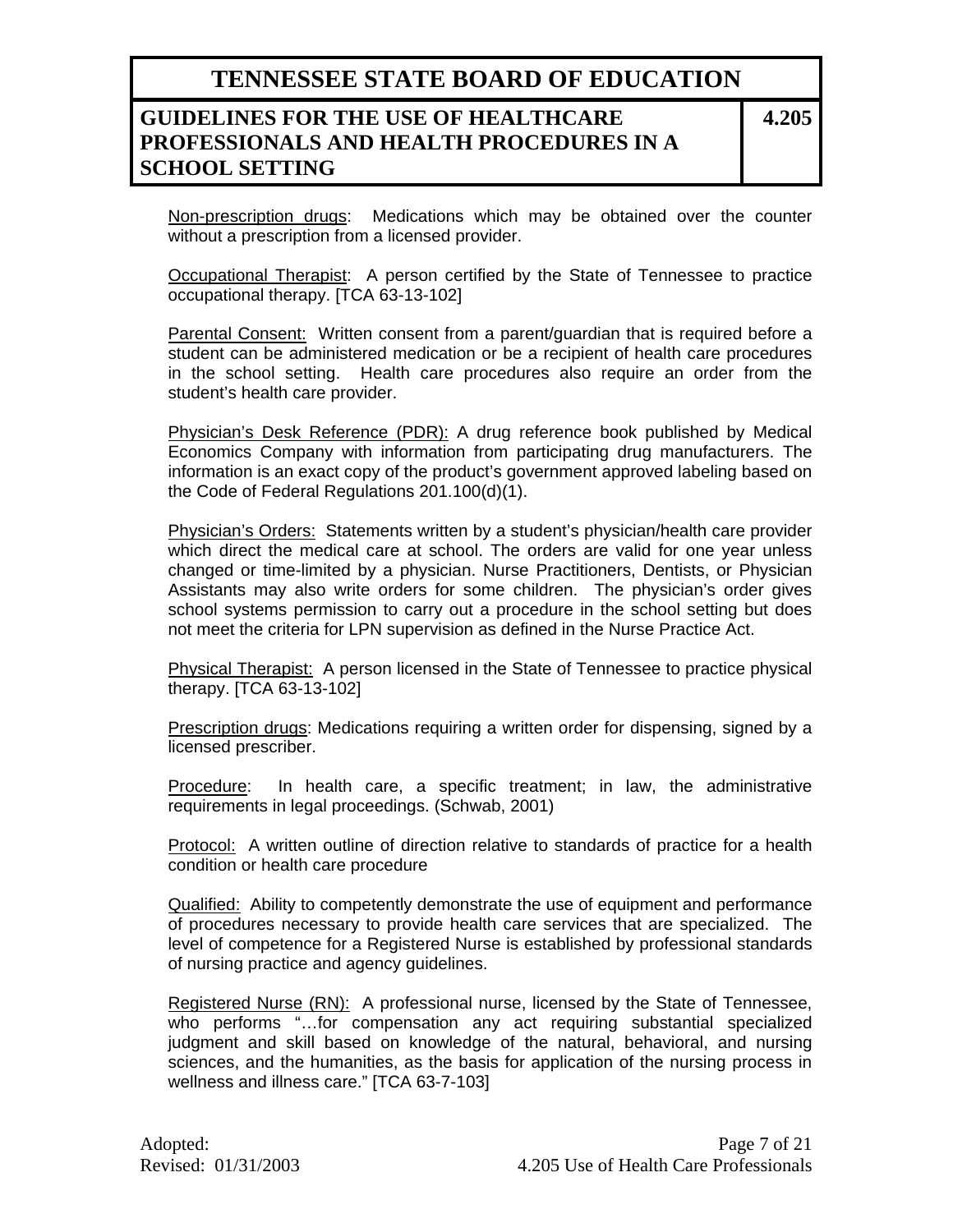### **GUIDELINES FOR THE USE OF HEALTHCARE PROFESSIONALS AND HEALTH PROCEDURES IN A SCHOOL SETTING**

**4.205**

Research Medications: Medications that are experimental and not in the Physician's Desk Reference (PDR) but may be prescribed for a child as part of participation in a research study.

Respiratory Therapist: Any person, licensed by the State of Tennessee, who is employed to engage in the "…practice of respiratory care under the order of a licensed physician who functions in situations of unsupervised patient contact requiring individual judgment." [TCA 63-6-402]

School Nurse: A professionally educated Registered Nurse whose role it is to strengthen and facilitate the educational process by improving and protecting the health status of the students.

Scope of Practice: The legal boundaries of the nursing profession as set out in the Nurse Practice Act outlined in TCA 63-7-101 through 209 and the Administrative Rules of the Tennessee Board of Nursing.

Section 504 of the Rehabilitation Act of 1973: Protects against the discrimination of people with disabilities. This applies only to schools that receive any type of federal funding.

Self Administration: The ingestion, application, injection, or inhalation of own medication by a student in school OR in the case of a physically challenged student, student directed administration by a designated individual.

Stable: A health condition which has remained unchanged for the past four weeks and is expected to remain so OR a self limiting health condition which is expected to resolve in four weeks or less.

Standards of Care: The acceptable level of nursing care that is established by a professional practice organization within the boundaries of the Nurse Practice Act.

Standardized Procedures: The minimum safe standards of practice utilized in basic and specialized health care procedures.

Suctioning, Oral: A means of clearing the mouth/buccal cavity of mucus or secretions through the use of a vacuum device through the mouth. This is performed when a student is unable to adequately clear secretions on their own. This can be performed by anyone who has been trained in the appropriate procedure for the child.

Suctioning, Tracheal: A means of clearing the airway of mucus or secretions through the use of a vacuum device through the tracheotomy. This is performed when a student is unable to adequately clear secretions on their own. Only a licensed health care professional may perform tracheal suctioning.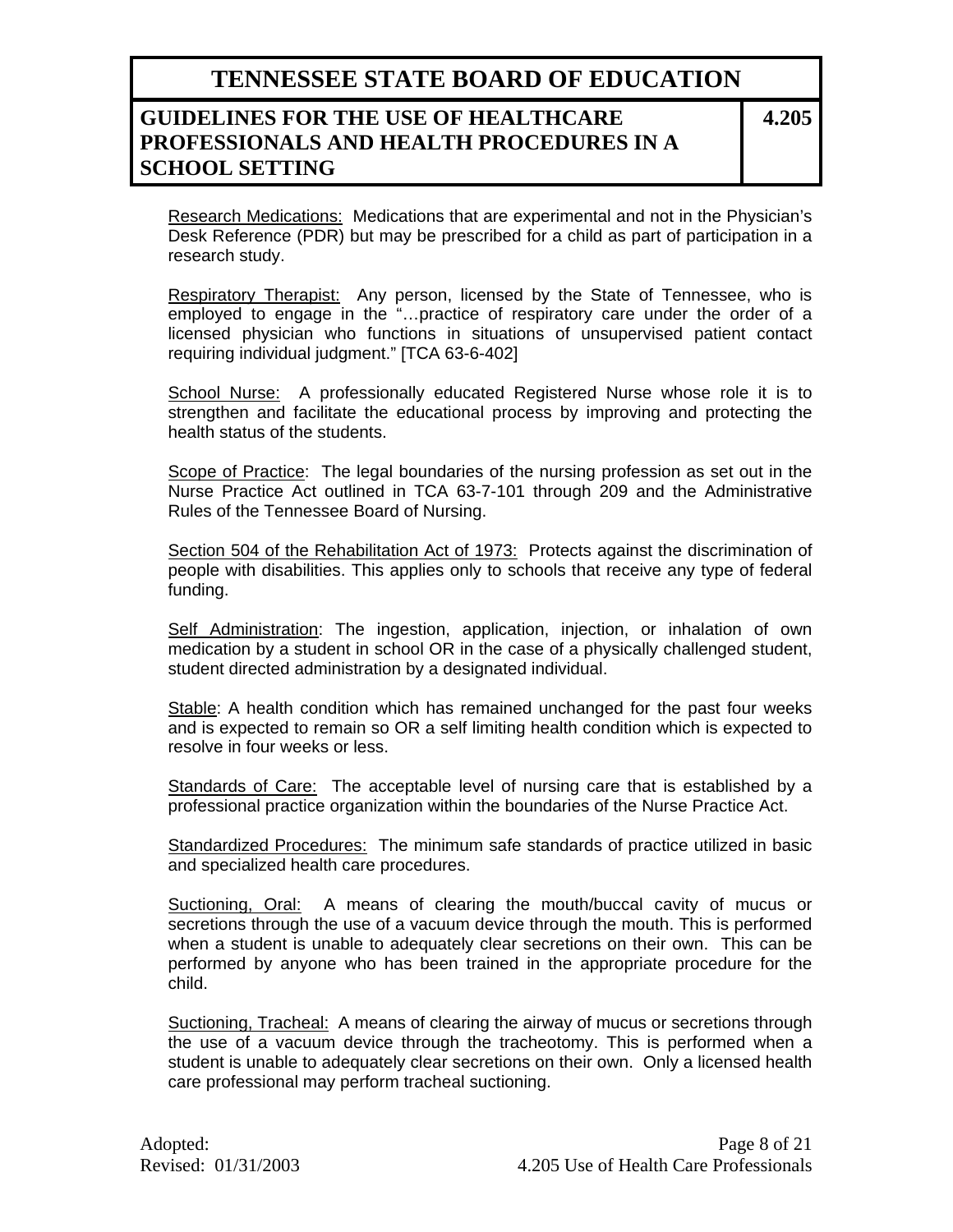### **GUIDELINES FOR THE USE OF HEALTHCARE PROFESSIONALS AND HEALTH PROCEDURES IN A SCHOOL SETTING**

**4.205**

Tracheostomy: A surgical opening into the trachea (windpipe) in the neck to allow the passage of air into the lungs.

Training: The preparation for the performance of health care procedures.

Technology Dependent: The need for a medical device that compensates for the loss of body functions that are vital which require on-going nursing care or monitoring by trained personnel to avert death or further disability.

Universal Precautions: General barrier techniques designed to reduce exposure of personnel to body fluids containing the human immunodeficiency virus or other bloodborne pathogens. Schools systems must provide annual training to all staff members.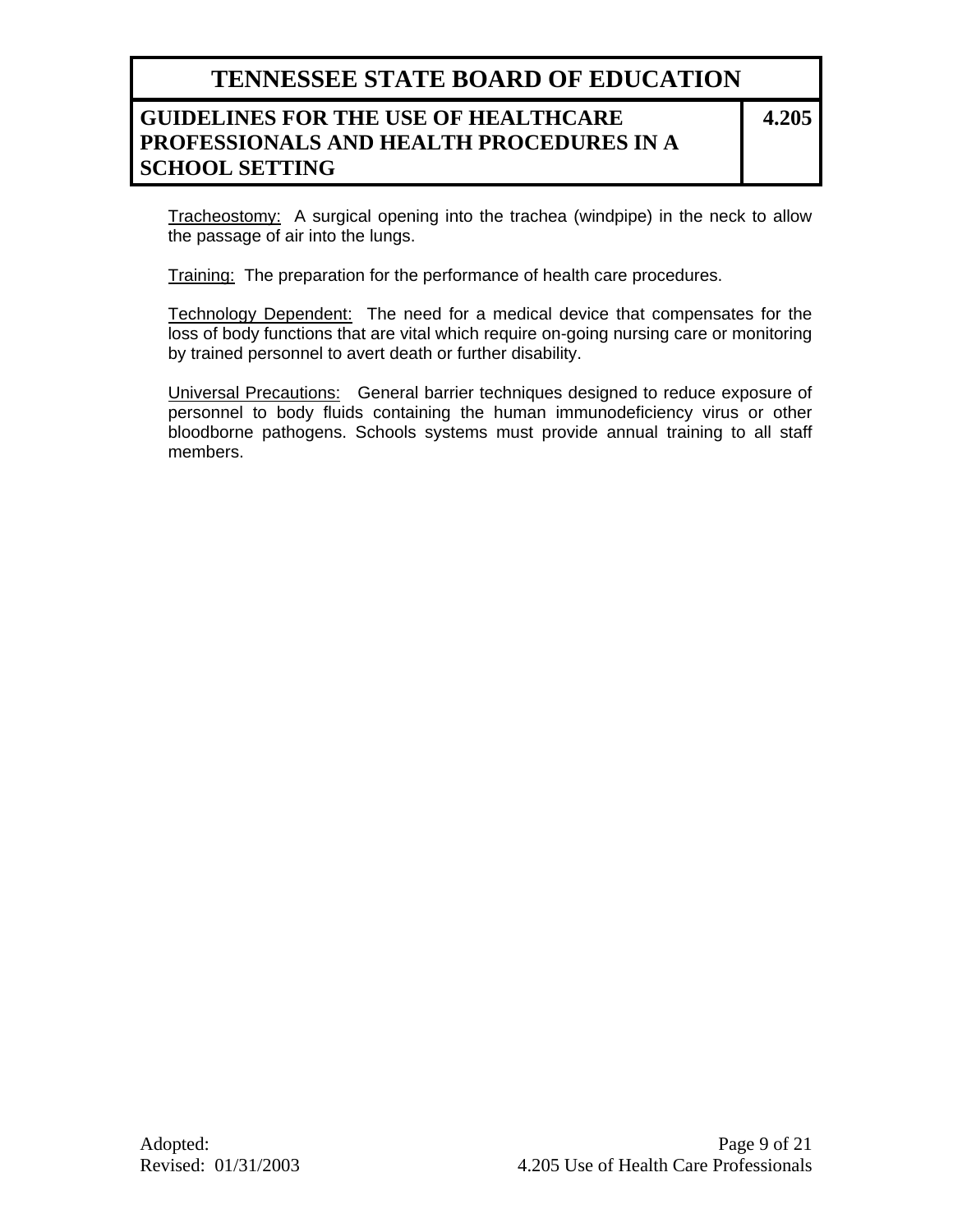### **GUIDELINES FOR THE USE OF HEALTHCARE PROFESSIONALS AND HEALTH PROCEDURES IN A SCHOOL SETTING**

**4.205**

# **HEALTH CARE PROCEDURES**

In health care, a procedure is a specific treatment. School nursing staff and any other school personnel, including transportation personnel, who perform or assist with procedures which may involve blood borne pathogens must receive annual training on blood borne pathogens; be offered Hepatitis B vaccine; have appropriate cleaning supplies, and be supplied with gloves. Exam quality, non-latex, powder free gloves must also be available for students or staff with a known or potential sensitivity to latex.

Any child with acute or chronic health issues should have a health assessment completed by a Registered Nurse. As warranted by the child's condition or diagnosis, an Individual Health Plan (IHP) will be completed by the Registered Nurse. Per T.C.A. 49- 5-415, any health care procedure a student is not capable or competent to perform must be performed by a licensed health care professional. Documentation of procedure must conform to standard nursing guidelines and include the name of the procedure, name of the person performing the procedure, date, time, results of the procedure or the reason procedure was omitted. A Physician's orders and parental authorization are required for any health care procedures performed by a licensed health care professional in the school setting.

Most activities of daily living do not require documentation. However, unusual occurrences or special circumstances require notification to the school nurse and/or documentation.

- Activities of Daily Living: Those activities that are commonly deemed to be Activities of Daily Living (ADL) do not need to be performed by a licensed health care professional. Activities that can be performed by Unlicensed Assistive Personnel or a Teaching Assistant may include but are not limited to:
	- o Toileting
	- o Bathing
	- o Diapering
	- o Dressing
	- o Feeding
	- o Transferring
	- o Positioning
	- o Application and removal of Protective and Supportive Devices
	- o Recording Intake and Output
	- o Vital Signs

In general, nursing assessment, physician's orders and parental authorization are not needed for ADL's although some of the listed items may require a check off or competency evaluation by a Registered Nurse or Therapist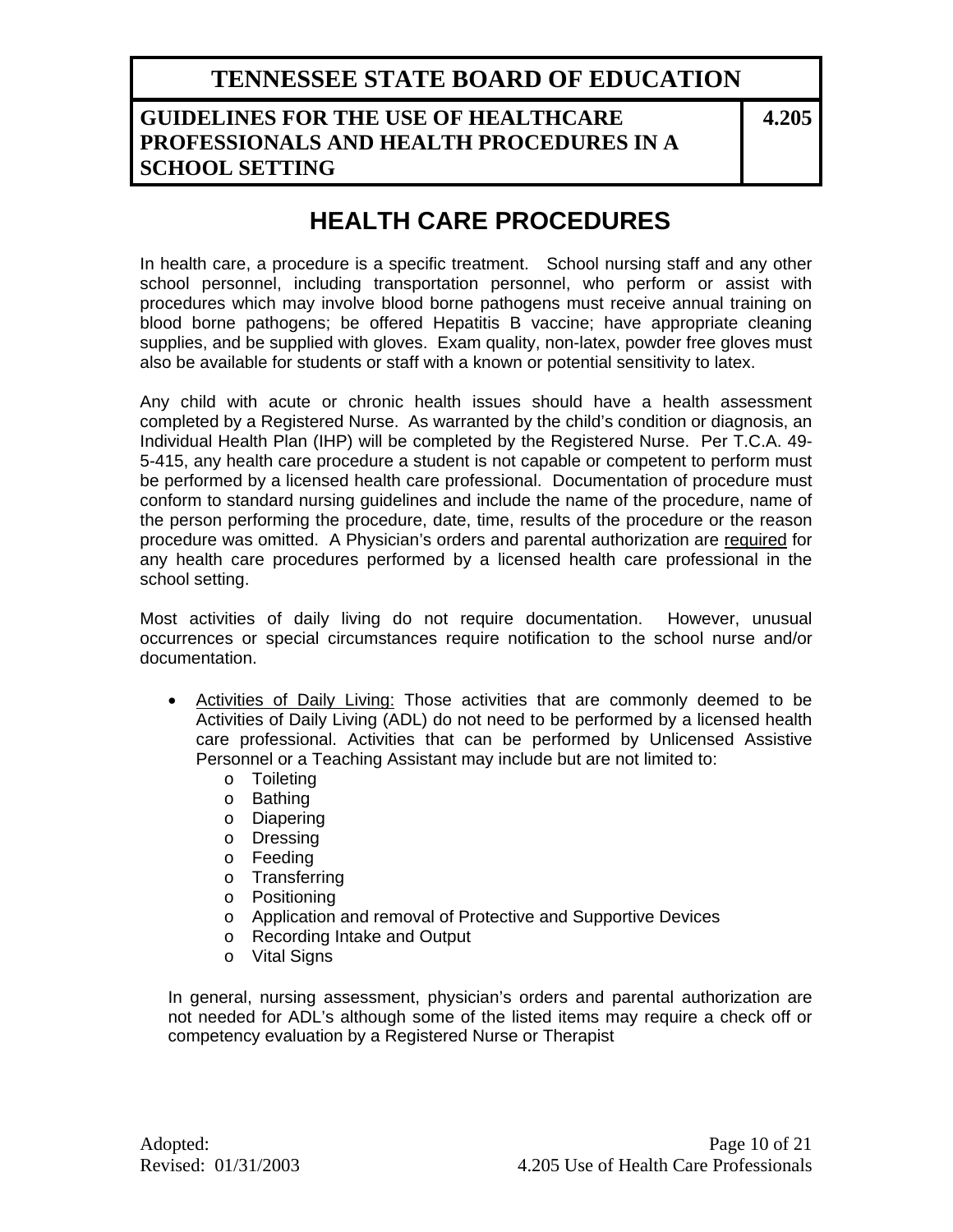### **GUIDELINES FOR THE USE OF HEALTHCARE PROFESSIONALS AND HEALTH PROCEDURES IN A SCHOOL SETTING**

**4.205**

- Common Emergencies: The following conditions may require first aid and/or immediate emergency care provided by a school staff person. Examples of conditions and school staff interventions may include but are not limited to:
	- o Seizures: Vagal Nerve Stimulator Magnet, Emergency Seizure Protocol
	- o Respiratory Distress: Reliever Inhaler, assisted nebulizer treatment, rescue breathing
	- o Bleeding: Pressure to site, elevation, shock prevention
	- o Heat/Cold Emergency: Application of blanket, ice pack
	- o Cardiac Arrest: CPR, activate EMS
	- o Choking: Heimliech maneuver
	- o Fainting: Protect from injury, elevated feet
	- o Major Trauma: Activate EMS, Airway management
	- o Diabetic Emergency: Glucagon injection if training completed
	- o Allergic Reaction: Epi pen if training completed

School personnel must respond appropriately in any emergency situation. Many children with known health problems or certain diagnoses should have an Individual Health Plan (IHP) that includes emergency care procedures, a nursing assessment, physician's orders, and parental authorization. In addition, it is recommended that the school protocol include parental or guardian notification, school nurse notification, and activation of EMS as appropriate for any emergency situation.

- Procedures Done By Students Without Assistance: If a student has been taught to perform his/her own procedure and does not need assistance, space must be made available for the student to perform this task. If a student is performing an invasive procedure, that student should have a minimal bi-annual nursing assessment of competency and proficiency as well as an IHP. Physician's orders and parental authorization are highly recommended but are not required for procedures done by a student without assistance. It is not the intent to make a child or adolescent feel the school system or school nurse is attempting to remove their personal choice or ability to manage their own medications or procedures. Every attempt should be made on an individual basis to allow a child who is independent to continue self management. It is prudent for the student and the nurse to work out a method of reporting or asking for assistance on an as needed basis.
- Procedures Done By Students With Assistance: An IHP that includes a nursing assessment, physician's orders, and parental authorization are required. The nursing assessment will determine whether or not Unlicensed Assistive Personnel (UAP) can assist the student.
- Other Health Care Procedures: Health care procedures must be performed by licensed health care professionals. Although nurses can legally perform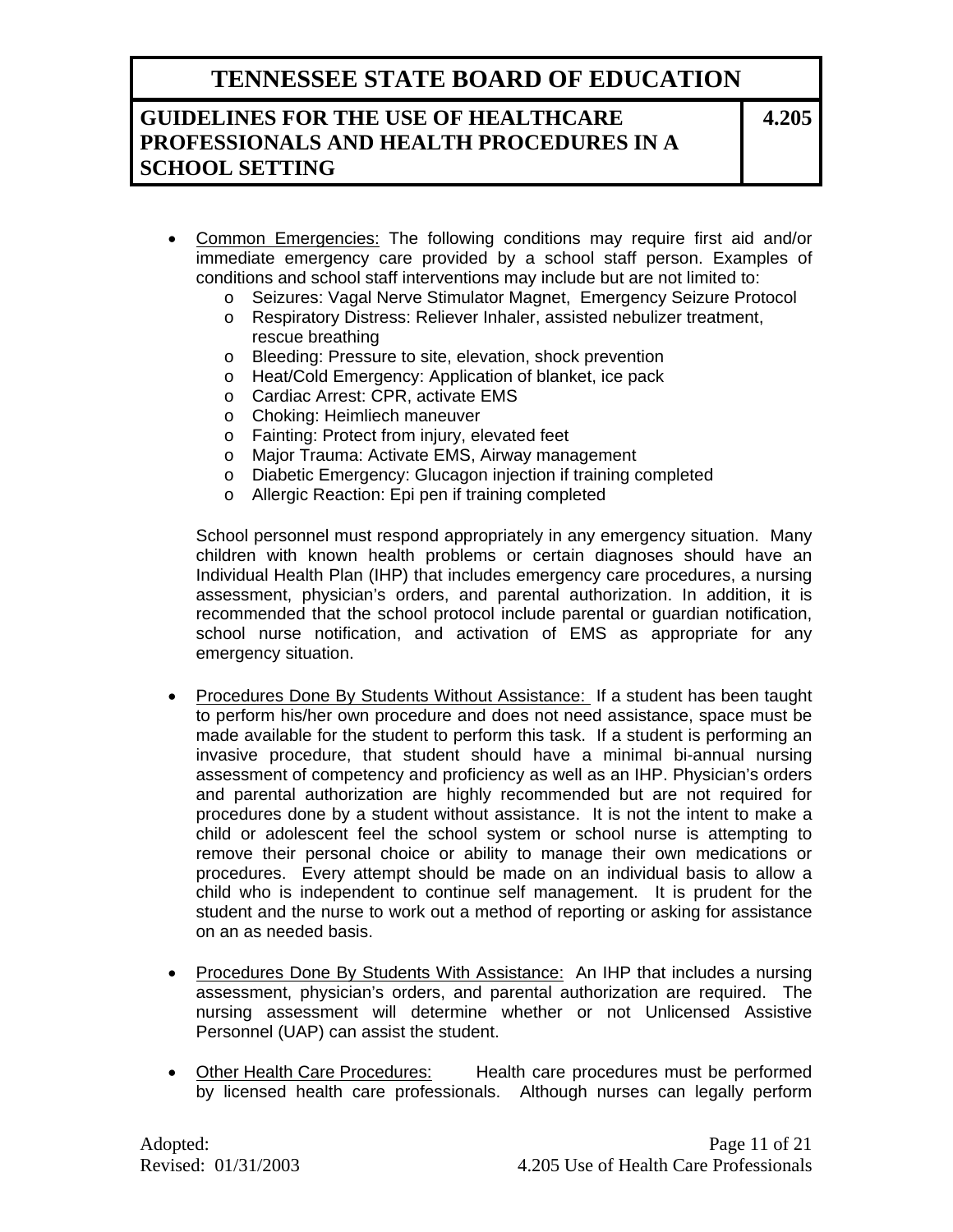### **GUIDELINES FOR THE USE OF HEALTHCARE PROFESSIONALS AND HEALTH PROCEDURES IN A SCHOOL SETTING**

**4.205**

procedures, there are new procedures and equipment being utilized daily that may be unfamiliar to the nurse in the school setting. As part of the nurse's job responsibility and as appropriate, the nurse may need specific orientation or training regarding a procedure or equipment in the school setting.

• Exemptions By Law: Tennessee law permits certain emergency procedures to be performed by school personnel with appropriate training. Those laws include T.C.A. 68-140-510 training for epinephrine injections which allows any lay person who has been trained to administer epinephrine, and amended T.C.A. 49-5-415 (b) regarding Glucagon administration which states

"…school personnel who volunteer under no duress or pressure and who have **been properly trained by a Registered Nurse employed or contracted by the Local Education Agency** [emphasis added] may administer Glucagon in emergency situations to a student based on that student's individual health plan (IHP)…training to administer Glucagon shall be repeated annually and competencies shall be documented in the employee's personnel file."

No school system is required to have volunteer school staff trained to administer Glucagon. This is a choice each school system will make based on their needs and the availability of school staff who volunteer. To assure school systems that choice to provide this service will be in compliance with the law and guidelines, the school system will be required to purchase *PEDS: Pediatric Education for Diabetes in Schools* by Zombeck from the PADRE Foundation. Training will be done by the Registered Nurse using the PEDS manual and *Quality Nursing Interventions in the School Setting: Procedures, Models, and Guidelines* by Hootman from the National Association of School Nurses. Both manuals are required to be purchased by school systems.

• New medical technology: As questions arise about new technology, interventions, or treatments it is important to contact the Registered Nurse overseeing School Health Services in the local school system. The school nurse may contact the Department of Health for further information or assistance.

# **SELF ADMINISTRATION OF MEDICATIONS**

### **PROVIDING ASSISTANCE**

Assistance in the self administration of medications by unlicensed personnel in the school setting or emergency medication administration under the following circumstances does not constitute the unlawful practice of nursing provided: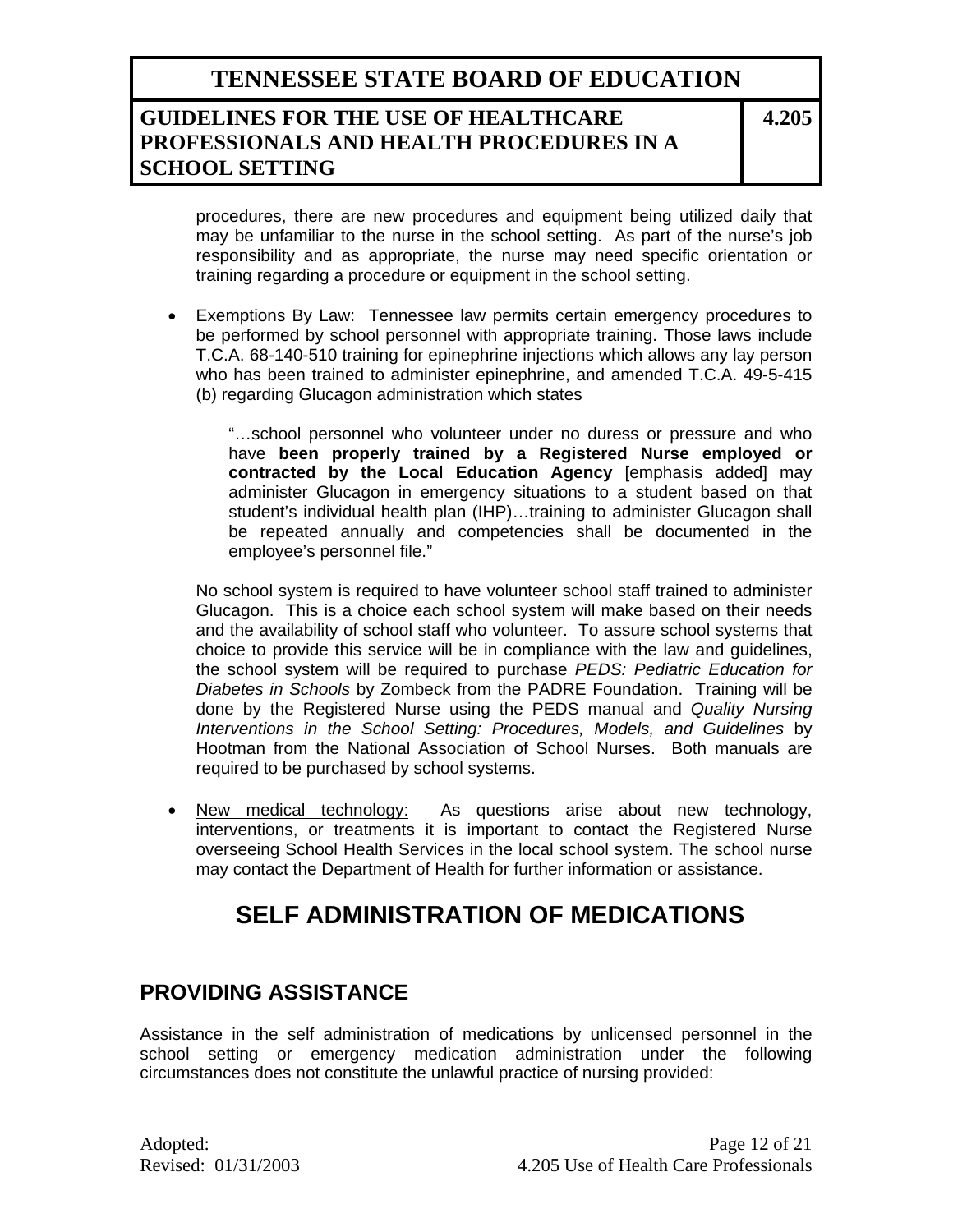## **GUIDELINES FOR THE USE OF HEALTHCARE PROFESSIONALS AND HEALTH PROCEDURES IN A SCHOOL SETTING**

**4.205**

- All training of school personnel providing assistance with self administration of medications shall be done by a Registered Nurse employed or contracted by the local school system.
- Training for school personnel in the assistance with self administration of medications shall be repeated annually and competencies shall be documented in the employee personnel file. It is strongly recommended that backup personnel be trained for each school site.
- Training for school personnel who volunteer to administer Glucagon in an emergency must be student specific and based on the student's IHP. It is recommended there be a minimum of two staff members trained at a school to insure adequate provision for emergency situations.
- The student is competent to self administer the authorized and/or prescribed medication with assistance.
- The student's condition for which the medication is authorized and/or prescribed is stable.
- The administration of medication is properly documented on a student Medication Administration Record (MAR).
- Guidelines for self administration of medications are followed.

## **GUIDELINES**

- 1. Medications should be limited to those required during school hours and necessary to maintain the student's enrollment and attendance in school.
	- a. The individual assisting with medication self administration must visually observe the student self administer the medication **OR** in the case of a cognitively competent but physically challenged student, perform that portion of self administration for which the student is physically incapable.
	- b. Each dosage of medication shall be documented and the documentation easily retrievable. Documentation shall include date, time, dosage, route and the signature of the person assisting the student in self administration.
	- c. In the event a dosage is not administered as ordered or any other medication error occurs, a Medication Error Form must be filled out and routed to the appropriate administrative person in the local school system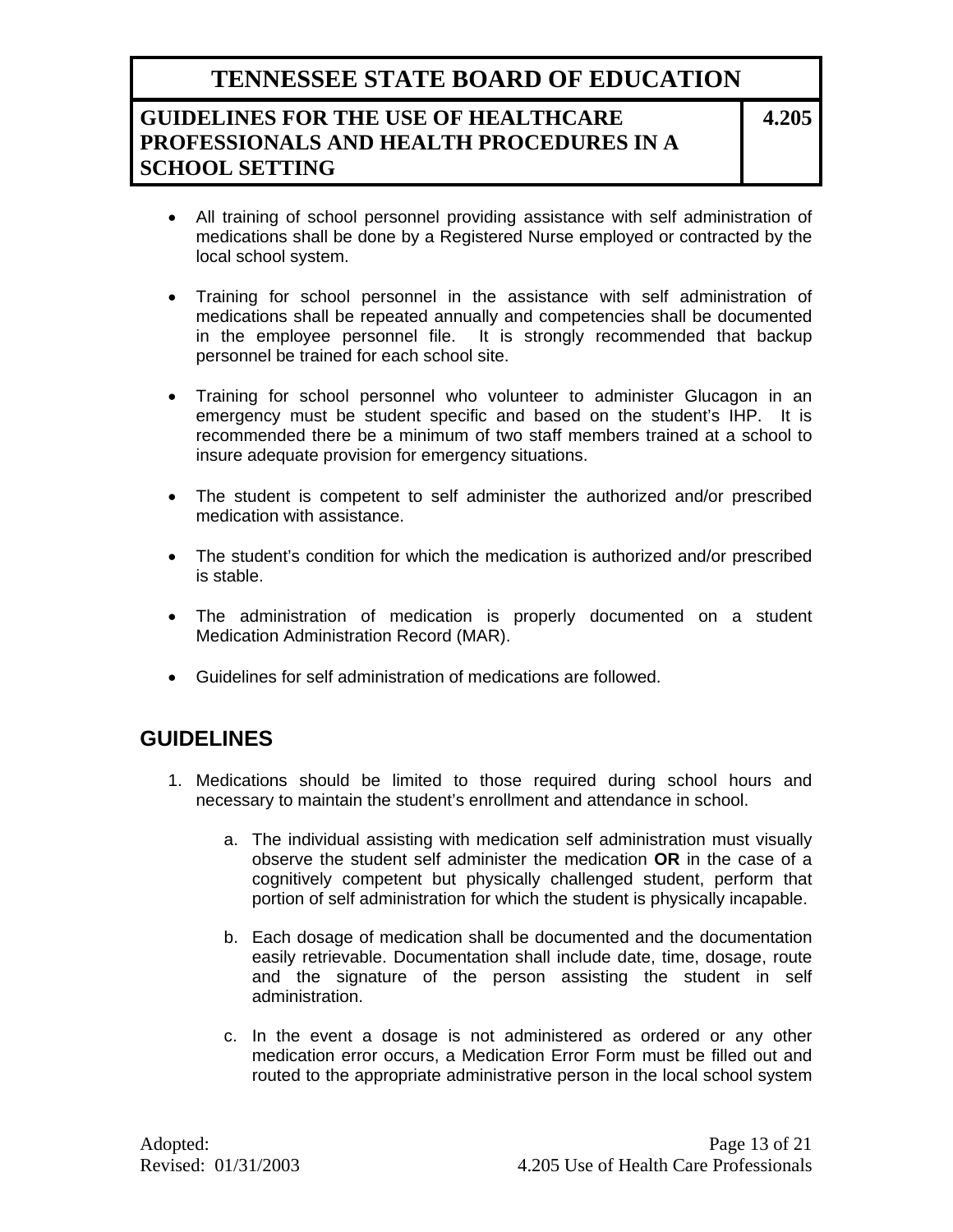## **GUIDELINES FOR THE USE OF HEALTHCARE PROFESSIONALS AND HEALTH PROCEDURES IN A SCHOOL SETTING**

**4.205**

or routed per the protocol of a contracted agency. The School Nurse and parent/guardian must be notified in the event of a medication error.

- d. A procedure shall be established for providing communication with the parent(s) or guardian regarding any problems with administration of the medication.
- e. To assure safety and accountability, nursing supervision shall be provided to personnel assisting with the self administration of medication to insure local school board policies and State guidelines are being followed.
- 2. All prescription drugs given at school shall be prescribed by a licensed prescriber on an individual basis as determined by the child's health status.
	- a. Prescription medication must be brought to school in the **original, pharmacy labeled container**. The container shall display:
		- Child's Name
		- Prescription Number
		- Medication Name and Dosage
		- Administration Route or Other Directions
		- Date
		- Licensed Prescriber's Name
		- Pharmacy Name, Address, and Phone Number
	- b. Require a written parental/guardian request which shall include:
		- Child's Name
		- Name and Address of Parent/Guardian
		- Name of Medication, Dose, Route, Time of Administration
		- Discontinuation Date
		- Reason medication is needed
		- Current Parent's/Guardian Phone Number in case of Emergency
	- c. All prescriptions for long term medications shall be renewed at least annually.
	- d. Changes in prescription medications shall have written authorization from the licensed prescriber and parent. The change will be noted on the medication administration record (MAR) without obliterating the previous information. Only an RN or LPN can make changes on the MAR. Changes can include but are not limited to: time, dose, addition, discontinuation, etc.
- 3. All non-prescription drugs given in school shall: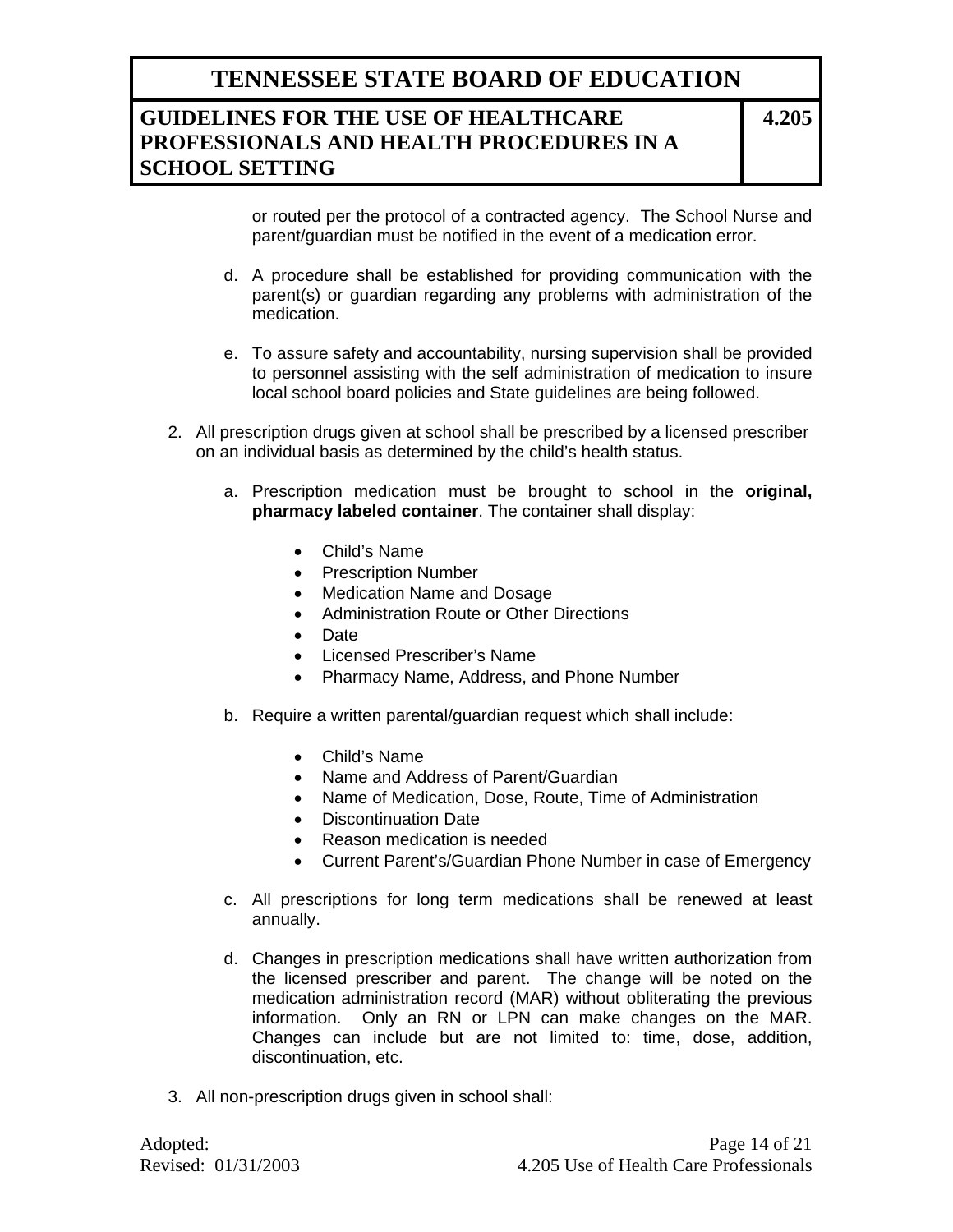### **GUIDELINES FOR THE USE OF HEALTHCARE PROFESSIONALS AND HEALTH PROCEDURES IN A SCHOOL SETTING**

**4.205**

- a. Be brought in with the **original label listing the ingredients, dose schedule, and child's name affixed to the container.**
- b. Require a written parental/guardian request which shall include:
	- Child's Name
	- Name and Address of Parent/Guardian
	- Name of Medication, Dose, Route, Time of Administration
	- Discontinuation Date
	- Reason medication is needed
	- Current Parent's/Guardian Phone Number in case of Emergency
- 4. For all prescription and non-prescription drugs a written request shall be obtained from the parent(s) or guardian requesting that medication be given during school hours. The request must include the parent's or guardian's name and phone number in case of emergency. It is the parent's or guardian's responsibility to ensure that the written request and medication are brought to the school. The parent or guardian must state that the child is competent to self administer the medication with assistance. Local school board policies related to "Zero Tolerance" may require all medications, prescription and nonprescription, be brought to school and delivered to appropriate or designated school personnel by a responsible adult.
- 5. All medications must be stored in a secure, separate, locked drawer or cabinet. Medications requiring refrigeration should be refrigerated in a secure area. If possible, a separate refrigerator should be available for student medications. If medication requiring refrigeration is kept in a refrigerator used for food storage, the medication must be put in a leak proof, locked container. Emergency medications such as Glucagon kit and the Epinephrine kit must be kept in a secure area near the student and readily available for timely, emergency use. The student's individual health plan (IHP) will determine availability and parameters for use of emergency medications.
- 6. Nothing in these guidelines is intended to prohibit schools from allowing students with asthma to keep prescription, metered dose reliever inhalers with them and readily accessible for self administration with parental authorization. Students with asthma **must** have reliever inhaler available for **immediate** use, therefore every effort should be made to facilitate the child's ability to carry their reliever asthma medication.
- 7. Students with asthma must have an IHP developed by the Registered Nurse. The IHP can serve as the Asthma Action Plan. There should be a mechanism to include self reporting of reliever inhaler use and frequency that can be documented on the student MAR and included in the annual report.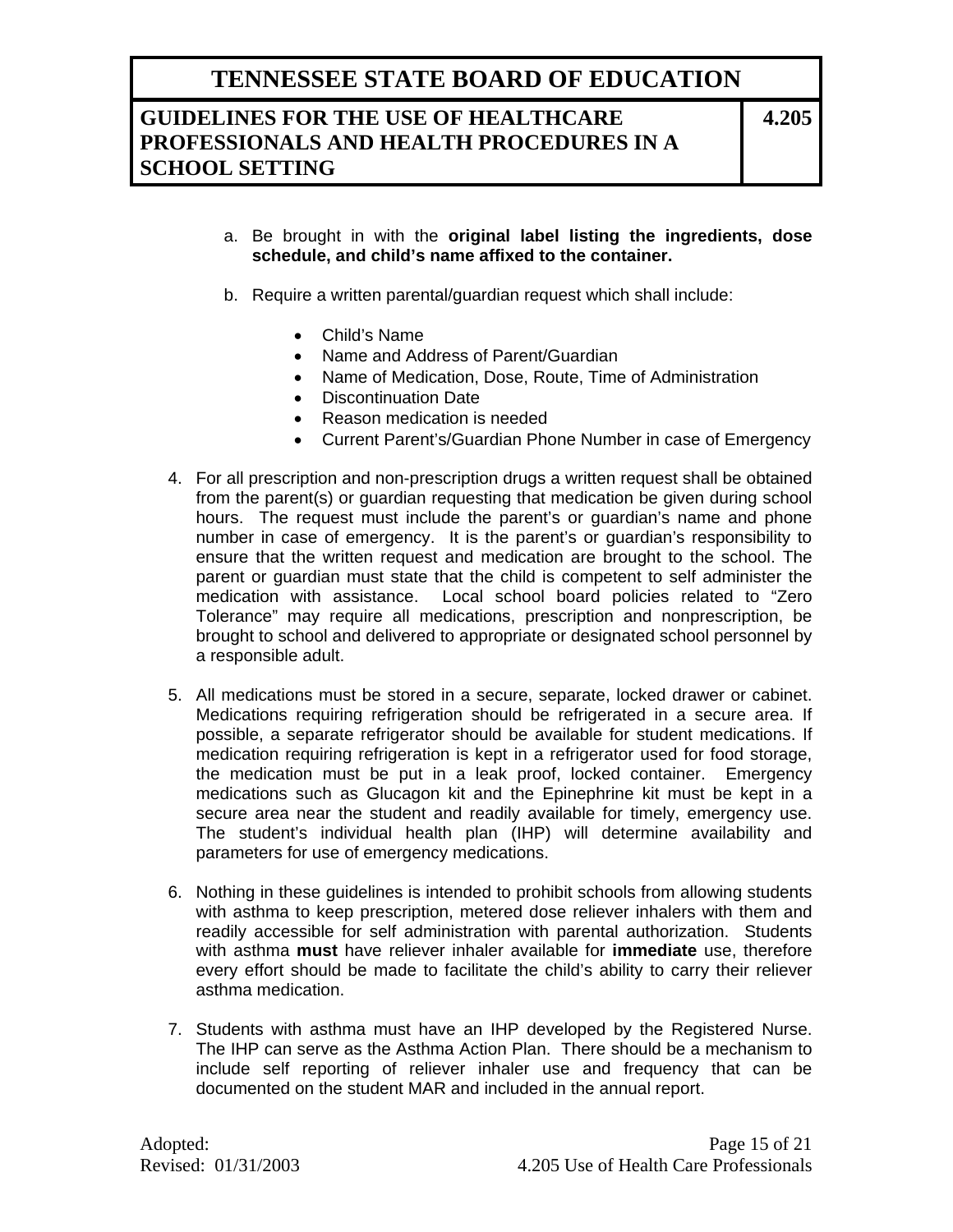### **GUIDELINES FOR THE USE OF HEALTHCARE PROFESSIONALS AND HEALTH PROCEDURES IN A SCHOOL SETTING**

**4.205**

8. The parent or guardian shall be responsible at the end of the treatment regimen for removing any unused medication from the school. When the duration of a medication is complete or out of date, the parent/guardian shall be advised to pick up the medication. After notification attempts, per local school system policy, if not picked up in 14 days the medication shall be destroyed by the school nurse, documented and witnessed by at least one other school staff person.

## **ALTERNATIVES**

- Work with the licensed prescriber and the parent(s) or guardian to adjust medication administration time so administration is not needed during the school hours.
- Hire a Registered Nurse or contract with a local community agency, e.g., local health department, home health agency, or local hospital for a Registered Nurse to come into the school and administer medications.
- Allow a parent, guardian, or parental adult designee, per local school system policy, to come to the school to administer medication(s) to their child.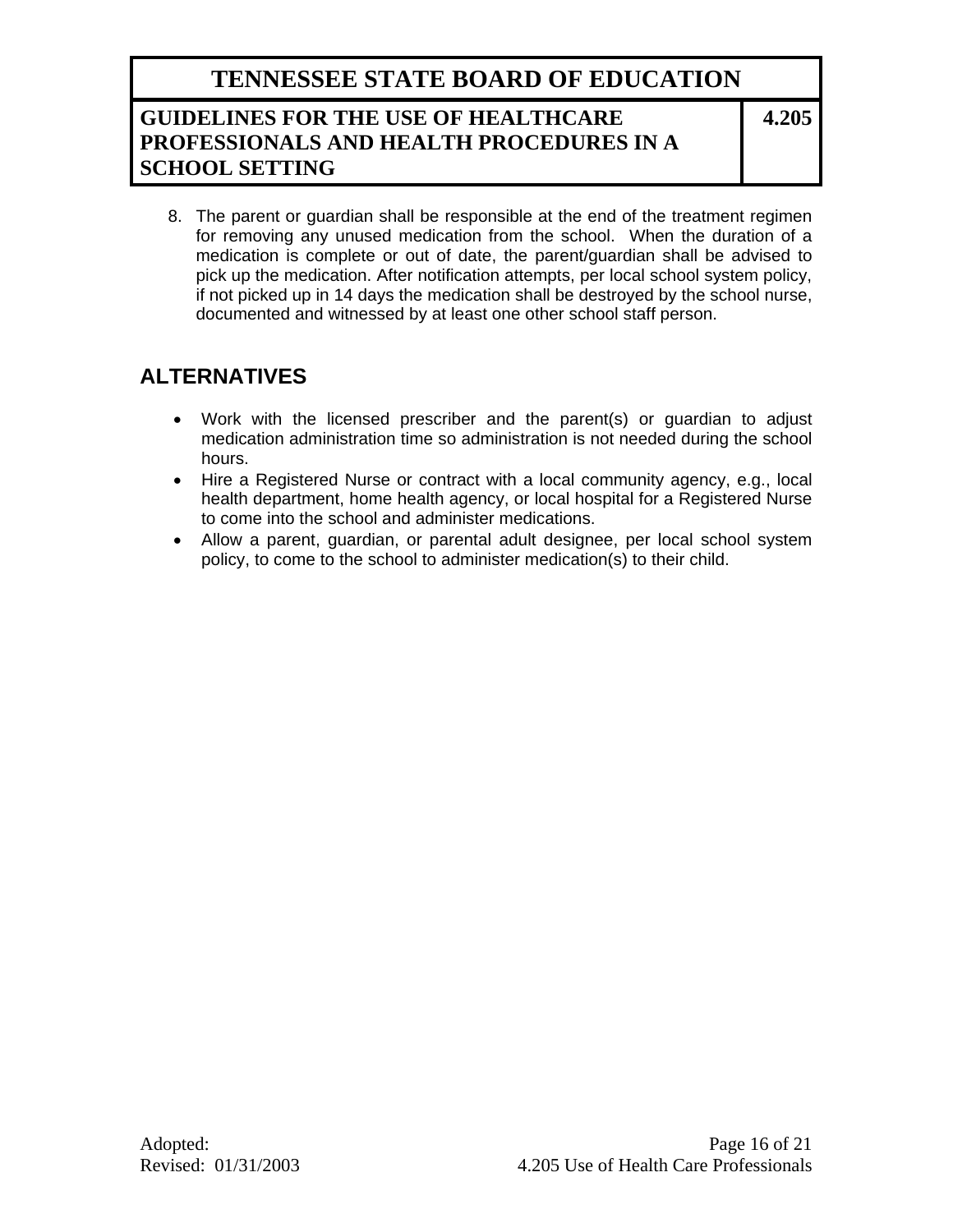### **GUIDELINES FOR THE USE OF HEALTHCARE PROFESSIONALS AND HEALTH PROCEDURES IN A SCHOOL SETTING**

**4.205**

# **COMMONLY ASKED QUESTIONS**

#### **1. Who is authorized to perform health care procedures in the schools?**

Most health care procedures will be performed by Registered Nurses or Licensed Practical Nurses. However, under certain circumstances, selected procedures may be performed by persons licensed under Health Related Boards.

#### **2. Is every school system required to employ a school nurse?**

TCA 49-5-415 requires certain health care procedures, including the administration of medications during the school day or at related events, to be performed by appropriately licensed health care professionals. With regard to public school systems, TCA 49-3-359 (c) (1) states "There is included in the Tennessee BEP an amount of money sufficient to fund one (1) full-time, public school nurse position for each three thousand (3,000) students or one (1) full-time position for each LEA, which ever is greater. An LEA may use such funds to directly employ a public school nurse or to contract with the Tennessee public school nurse program, created by TCA 68-1-1201 (a), for provision of school health services; provided, that after the BEP is fully funded, an LEA must use such funds to directly employ or contract for a public school nurse as provided for in this subsection or must advise the department of education that the LEA has affirmatively determined not to do so, in which case the LEA shall notify the department of the election against providing such service and the alternative arrangement which the LEA has made to meet the health needs of its students."

#### **3. Can a parent designate school personnel to perform health care procedures on their child?**

NO, school personnel can not perform health care procedures. School personnel can volunteer to be trained to administer Glucagon in an emergency situation.

#### **4. How do you determine if a child is competent to self administer medications?**

According to the Attorney General's opinion, the physical and mental capacity, as well as age should be considered. If a child is eligible under IDEA or Section 504, the IEP-Team could make the decision.

#### **5. Is training required for persons assisting with self administration of medications?**

YES. To be consistent and to assure safe care of students, it is required that all school personnel assisting with self administration of medications have a basic training and annual updates from the Registered Nurse related to assistance and documentation of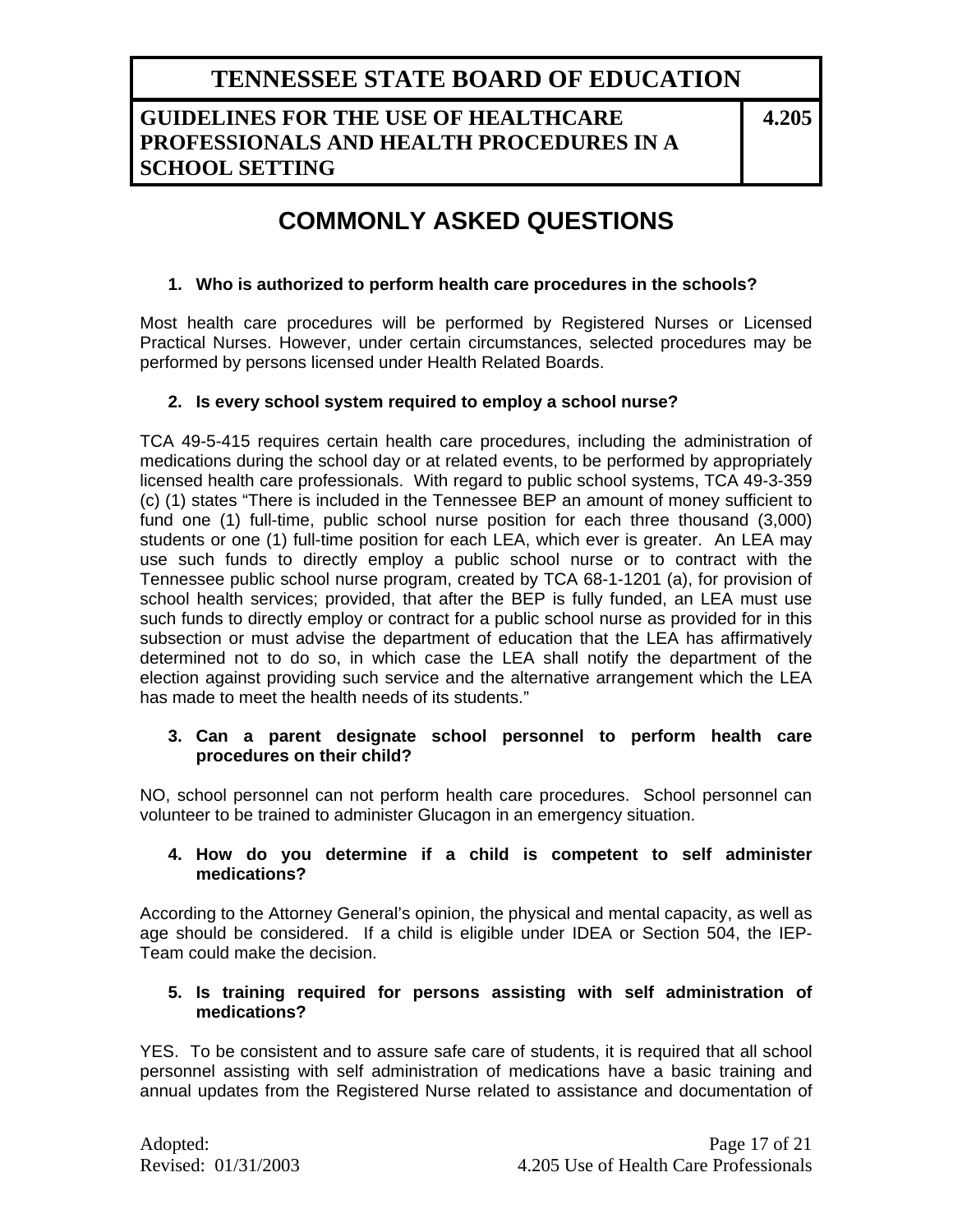### **GUIDELINES FOR THE USE OF HEALTHCARE PROFESSIONALS AND HEALTH PROCEDURES IN A SCHOOL SETTING**

**4.205**

medications. Training records should be kept in the personnel file. It is recommended back up personnel be trained at each school site. Training must be provided for school personnel who volunteer to administer Glucagon to a diabetic child in an emergency and to school personnel who administer Epinephrine injections.

#### **6. Is it permissible for a parent to come to school to perform a health care procedure?**

YES, but only for their child. However, a parent can not be *required* to come to school to perform the child's procedure.

#### **7. Can a secretary administer Ritalin?**

NO, but a secretary could assist a child in the self administration of his/her medication if designated, trained, and the guidelines for self administration are followed.

#### **8. Can a teaching assistant perform any health care procedure?**

NO, but they may be assigned to assist in the self administration of medications. If they volunteer, they can also be trained to administer Glucagon to a diabetic child in an emergency situation and the school nurse is not available.

#### **9. What are the duties of an LPN?**

The LPN works under the supervision of an RN, physician, or dentist and can perform health care procedures appropriate to the LPN's level of education and experience.

#### **10. Can a child perform a self catheterization?**

YES, but the RN should assess the child at least bi-annually to assess problems, techniques and health status. The RN should also develop an IHP for the student.

#### **11. Can a child who is diabetic perform their own glucose monitoring?**

YES. If not done by the child, it must be performed by an RN or LPN since glucose monitoring is a health care procedure. There is no provision in the law or guidelines to train school personnel to perform finger stick glucose monitoring.

#### **12. Can a teacher or other school personnel administer epinephrine if a child has a bee sting allergy?**

YES, with appropriate training according to TCA Section 68-145-10.

#### **13. Can a volunteer who is a nurse assist with administration of medication or perform a health care procedure in school?**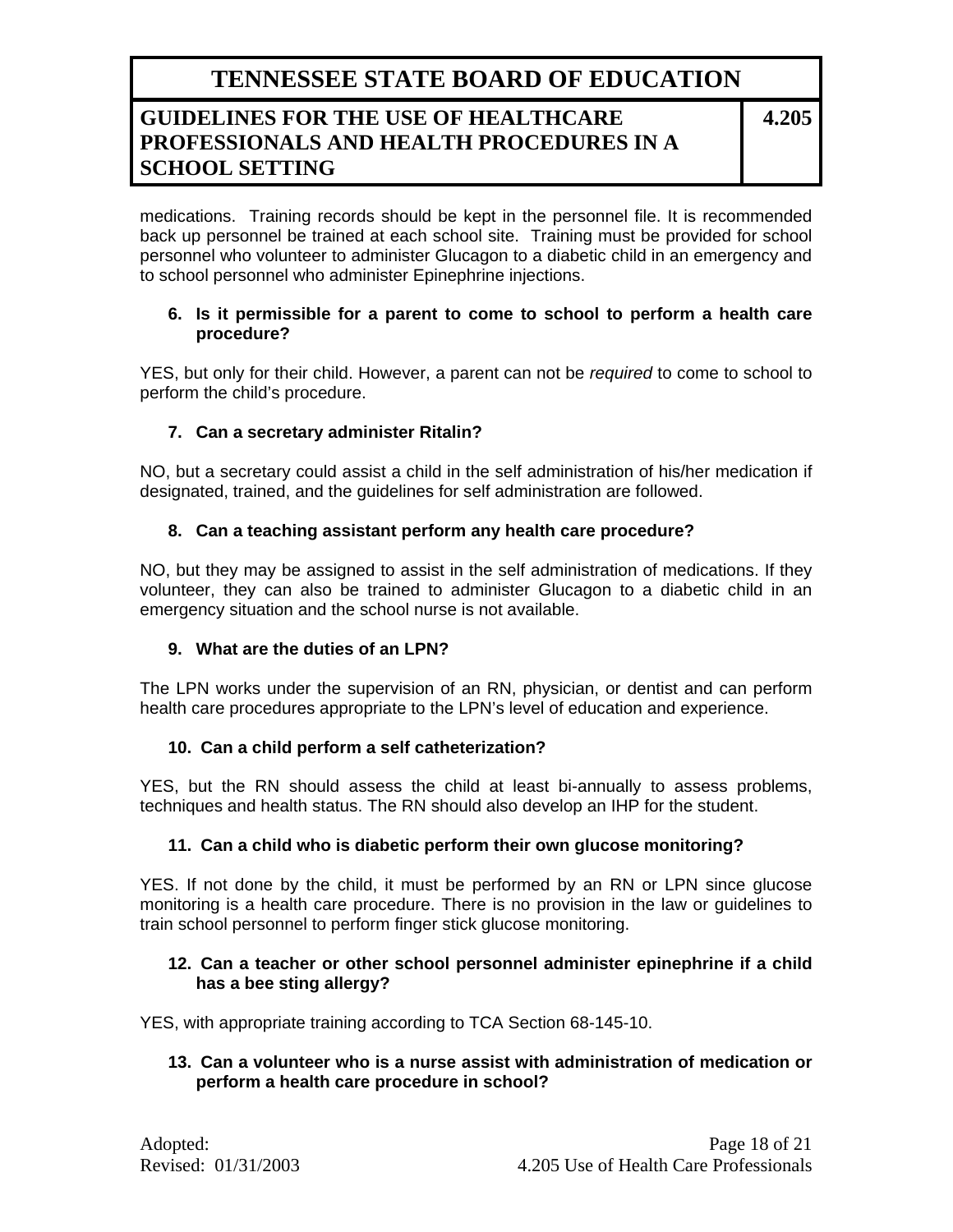### **GUIDELINES FOR THE USE OF HEALTHCARE PROFESSIONALS AND HEALTH PROCEDURES IN A SCHOOL SETTING**

**4.205**

NO. They are volunteers and not employed by the school system.

#### **14. Can an LPN perform a tube feeding?**

YES, under a protocol established by an RN and the student's IHP.

#### **15. Can a teacher wipe off a trach tube?**

YES. They can wipe off secretions around the trach or the student's mouth provided they wash their hands before and after.

#### **Does the school need a nurse close by?**

YES, a nurse should be available in the school. It is also highly recommended that the teacher working with a child who has a tracheostomy be trained in emergency needs for a child with a tracheostomy.

**16. Are schools and school systems required to make reasonable accommodations for students who require health care procedures during off site events such as field trips?** 

YES.

**17. If a child with a health care problem attends a Friday night football game as a spectator, is the school obligated to provide an appropriately trained health care professional to tend to the student if needed?** 

NO.

#### **18. Does a school board have to approve a policy regarding health care procedures?**

YES, TCA Section 49-5-415 specifies that health care procedures must be performed in accordance with policies and rules of local boards of education.

#### **19. Has a job description been developed for school nurses?**

NO. Job descriptions are the responsibility of local school systems. However, samples are available through the Tennessee Departments of Health and Education, the Tennessee Nurses Association, and the National Association of School Nurses.

#### **20. Does the implementation of TCA Section 49-5-415 constitute a Coordinated School Health Program?**

NO. The eight nationally recognized components of Coordinated School Health Programs are: comprehensive health education, nutrition services, physical education, health services, healthy school environment, family/community involvement,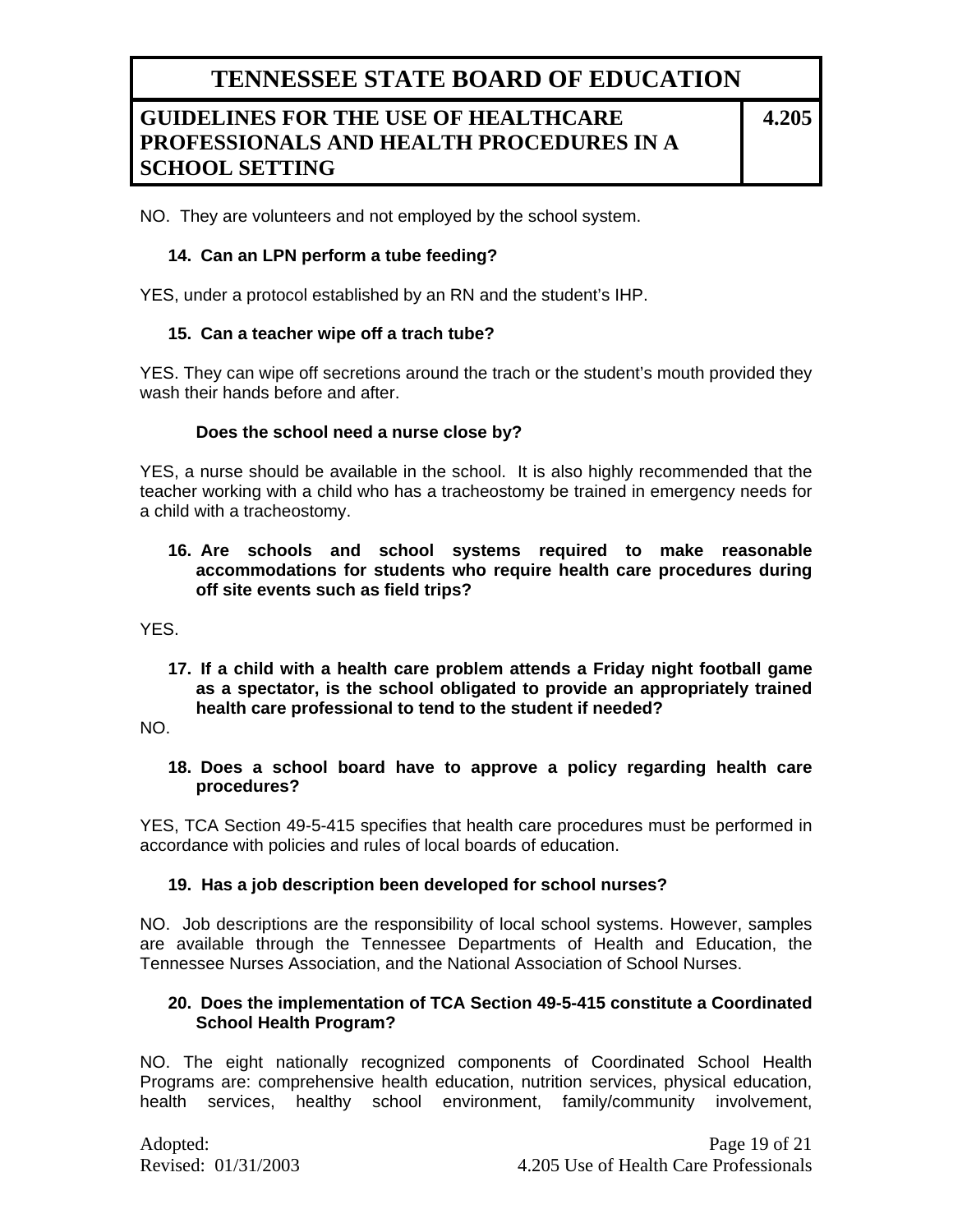## **GUIDELINES FOR THE USE OF HEALTHCARE PROFESSIONALS AND HEALTH PROCEDURES IN A SCHOOL SETTING**

**4.205**

counseling/psychological/social services, and health promotion for staff. TCA 49-1-1002 establishes guidelines and standards for Coordinated School Health Programs in Tennessee that are available through the State Departments of Education and Health.

#### **21. Does the law regarding health care procedures apply to private schools?**

YES, to most private schools.

#### **22. Is CPR a health care procedure?**

NO, but TCA Section 49-5-414 recommends that each public school have at least one, or preferably more, individuals trained in CPR.

#### **23. Is the handling of body fluids a health care procedure?**

NO, but Universal Precautions are governed by required local school board policy as mandated by the State Board of Education and OSHA Bloodborne Pathogens Regulations.